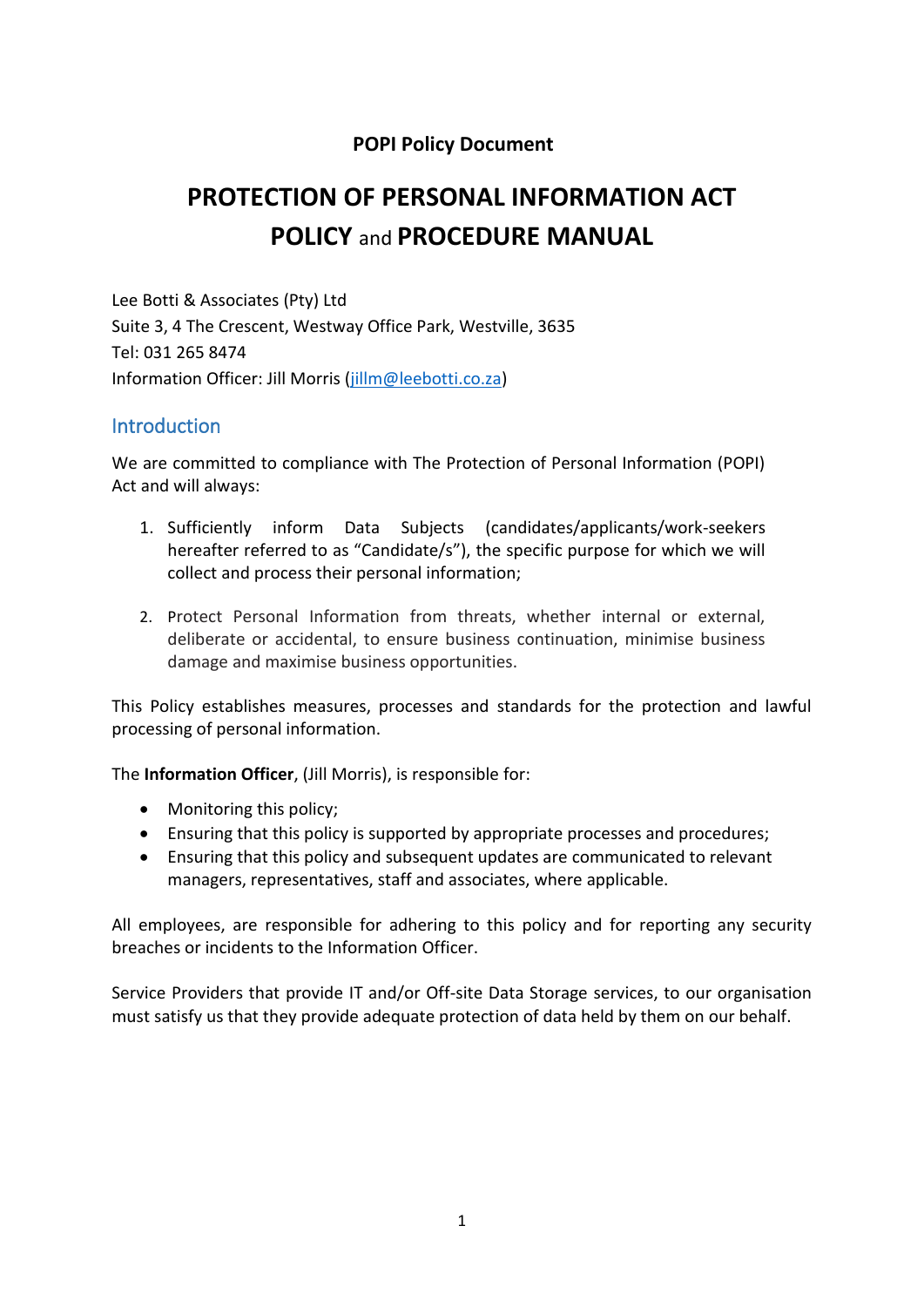# Policy Principles

# Accountability for Data to be collected

 We shall take reasonable steps to safeguard all Data and Personal Information collected from Candidates for the purpose of Permanent or Temporary recruitment.

## Processing Limitation/Purpose for Data Collection

- We will collect personal information directly from candidates.
- Personal Information from Social Networks and Job-seeker portals will be collected with express consent of the Candidate/s.
- Once in our possession we will only process or further process candidate information with their consent, except where we are required to do so by law. In the latter case we will always inform the candidate.

#### Specific Purpose

 Personal information collected from candidates will be used to secure Permanent or Temporary employment on behalf of Candidates.

### Limitation on Further Processing

 Personal information may not be further processed in a way that is incompatible with the initial purpose for which it was collected and will only be done with the express consent of the Candidate

### Information Quality

 We shall ensure that candidate information is complete, up to date and accurate before we use it. We will request candidates, at least once annually, to update their information and confirm that we may continue to store/retain same. If we are unable to contact a candidate their information will be deleted from our records.

#### Transparency/Openness

- Where personal information is collected from a source other than directly from a candidate (eg. social media, Job portals) we will make candidates aware:
	- o That their information is being collected and the specific reason;
	- o Who is collecting their information by giving them our details;